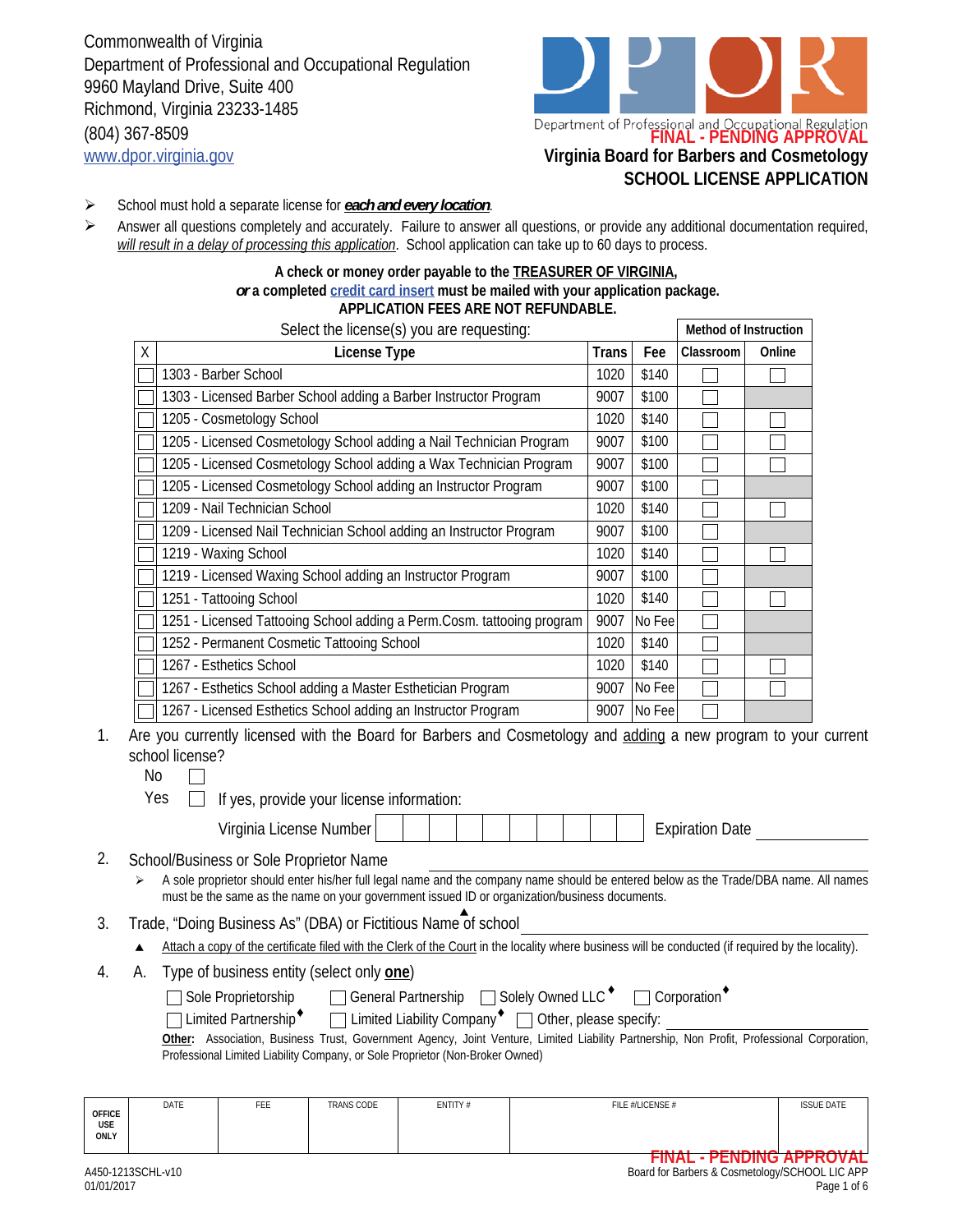# **FINAL - PENDING APPROVAL**

|     | В.                | <b>State Corporation Commission Number:</b>                                                                                                                                                                                                                                                                                                                                                                                                                                                                                                                                                                                                                                                               |                                                                                                                                                                                                                                                                                     |      |    |                     |  | (If applicable) |                                                                                                    |                        |     |                                                |
|-----|-------------------|-----------------------------------------------------------------------------------------------------------------------------------------------------------------------------------------------------------------------------------------------------------------------------------------------------------------------------------------------------------------------------------------------------------------------------------------------------------------------------------------------------------------------------------------------------------------------------------------------------------------------------------------------------------------------------------------------------------|-------------------------------------------------------------------------------------------------------------------------------------------------------------------------------------------------------------------------------------------------------------------------------------|------|----|---------------------|--|-----------------|----------------------------------------------------------------------------------------------------|------------------------|-----|------------------------------------------------|
|     | ٠                 | If your business is a corporation, limited liability company, or limited partnership, your business/trade name(s) must be registered with<br>the Virginia State Corporation Commission (including all out-of-state businesses). Firm/Businesses shall be organized as business entities<br>under the laws of the Commonwealth of Virginia or otherwise authorized to transact business in Virginia. Firm/Businesses must register any<br>trade or fictitious names with the State Corporation Commission or the clerk of court in the county or jurisdiction where the business is to be<br>conducted. For additional information, contact the SCC at www.scc.virginia.gov or by phone at (804) 371-9733. |                                                                                                                                                                                                                                                                                     |      |    |                     |  |                 |                                                                                                    |                        |     |                                                |
| 5.  |                   | Provide one of the following identification numbers*:                                                                                                                                                                                                                                                                                                                                                                                                                                                                                                                                                                                                                                                     |                                                                                                                                                                                                                                                                                     |      |    |                     |  |                 |                                                                                                    |                        |     |                                                |
|     |                   | Business Federal Employer Identification Number (FEIN) *                                                                                                                                                                                                                                                                                                                                                                                                                                                                                                                                                                                                                                                  |                                                                                                                                                                                                                                                                                     |      |    |                     |  |                 | Federal Employer Identification Number (12-3456789)                                                |                        |     |                                                |
|     | ❖                 | State law requires every applicant, who is not a sole proprietor or solely owned LLC, to provide a federal employer identification number.                                                                                                                                                                                                                                                                                                                                                                                                                                                                                                                                                                |                                                                                                                                                                                                                                                                                     |      |    |                     |  |                 |                                                                                                    |                        |     |                                                |
|     | ⋗                 | Sole Proprietor's/Individual's Social Security Number<br>Virginia Department of Motor Vehicles Control Number<br>Enter the same identification number as used on previous applications or licenses on file with the department.                                                                                                                                                                                                                                                                                                                                                                                                                                                                           |                                                                                                                                                                                                                                                                                     |      | or |                     |  |                 | Social Security or Virginia DMV Number (123-45-6789)                                               |                        |     |                                                |
|     | ⋇                 | State law requires every applicant for a license, certificate, registration or other authorization to engage in a business, trade, professional or occupation<br>issued by the Commonwealth to provide a social security number or a control number issued by the Virginia Department of Motor Vehicles.                                                                                                                                                                                                                                                                                                                                                                                                  |                                                                                                                                                                                                                                                                                     |      |    |                     |  |                 |                                                                                                    |                        |     |                                                |
| 6.  |                   | Mailing Address (PO Box accepted)                                                                                                                                                                                                                                                                                                                                                                                                                                                                                                                                                                                                                                                                         |                                                                                                                                                                                                                                                                                     |      |    |                     |  |                 |                                                                                                    |                        |     |                                                |
|     |                   | The mailing address will be<br>printed on the license.                                                                                                                                                                                                                                                                                                                                                                                                                                                                                                                                                                                                                                                    |                                                                                                                                                                                                                                                                                     |      |    |                     |  |                 |                                                                                                    |                        |     |                                                |
| 7.  |                   | Street Address (PO Box not accepted)                                                                                                                                                                                                                                                                                                                                                                                                                                                                                                                                                                                                                                                                      |                                                                                                                                                                                                                                                                                     | City |    |                     |  |                 | Check here if Street Address is the same as the Mailing Address listed above.                      | <b>State</b>           |     | Zip Code                                       |
|     |                   | PHYSICAL ADDRESS REQUIRED                                                                                                                                                                                                                                                                                                                                                                                                                                                                                                                                                                                                                                                                                 |                                                                                                                                                                                                                                                                                     |      |    |                     |  |                 |                                                                                                    |                        |     |                                                |
|     |                   |                                                                                                                                                                                                                                                                                                                                                                                                                                                                                                                                                                                                                                                                                                           |                                                                                                                                                                                                                                                                                     | City |    |                     |  |                 |                                                                                                    | State                  |     | Zip Code                                       |
| 8.  |                   | <b>Contact Numbers</b>                                                                                                                                                                                                                                                                                                                                                                                                                                                                                                                                                                                                                                                                                    |                                                                                                                                                                                                                                                                                     |      |    |                     |  |                 |                                                                                                    |                        |     |                                                |
|     |                   |                                                                                                                                                                                                                                                                                                                                                                                                                                                                                                                                                                                                                                                                                                           | Primary Telephone                                                                                                                                                                                                                                                                   |      |    | Alternate Telephone |  |                 |                                                                                                    |                        | Fax |                                                |
| 9.  |                   | <b>Email Address</b>                                                                                                                                                                                                                                                                                                                                                                                                                                                                                                                                                                                                                                                                                      |                                                                                                                                                                                                                                                                                     |      |    |                     |  |                 | Email address is considered a public record and will be disclosed upon request from a third party. |                        |     |                                                |
| 10. |                   | List all member of Responsible Management (sole proprietor, partners of a general partnership, managing partner of<br>a limited partnership, officers/directors of an association, managers/members of a limited liability company, or officers<br>of the business/organization).                                                                                                                                                                                                                                                                                                                                                                                                                         |                                                                                                                                                                                                                                                                                     |      |    |                     |  |                 |                                                                                                    |                        |     |                                                |
|     |                   |                                                                                                                                                                                                                                                                                                                                                                                                                                                                                                                                                                                                                                                                                                           |                                                                                                                                                                                                                                                                                     |      |    |                     |  |                 |                                                                                                    | Social Security No. or |     | Date of                                        |
|     |                   | Individual's Full Legal Name                                                                                                                                                                                                                                                                                                                                                                                                                                                                                                                                                                                                                                                                              | Title                                                                                                                                                                                                                                                                               |      |    | Address             |  |                 |                                                                                                    | VA DMV Control No.*    |     | <b>Birth</b>                                   |
|     |                   |                                                                                                                                                                                                                                                                                                                                                                                                                                                                                                                                                                                                                                                                                                           |                                                                                                                                                                                                                                                                                     |      |    |                     |  |                 |                                                                                                    |                        |     |                                                |
|     |                   |                                                                                                                                                                                                                                                                                                                                                                                                                                                                                                                                                                                                                                                                                                           |                                                                                                                                                                                                                                                                                     |      |    |                     |  |                 |                                                                                                    |                        |     |                                                |
|     |                   |                                                                                                                                                                                                                                                                                                                                                                                                                                                                                                                                                                                                                                                                                                           |                                                                                                                                                                                                                                                                                     |      |    |                     |  |                 |                                                                                                    |                        |     |                                                |
|     |                   | of Motor Vehicles.                                                                                                                                                                                                                                                                                                                                                                                                                                                                                                                                                                                                                                                                                        | State law requires every applicant for a license, certificate, registration or other authorization to engage in a business, trade, profession<br>or occupation issued by the Commonwealth to provide a social security number or a control number issued by the Virginia Department |      |    |                     |  |                 |                                                                                                    |                        |     |                                                |
| 11. | No                | Does the school receive compensation for services provided for its clinic?                                                                                                                                                                                                                                                                                                                                                                                                                                                                                                                                                                                                                                |                                                                                                                                                                                                                                                                                     |      |    |                     |  |                 |                                                                                                    |                        |     |                                                |
|     |                   | Yes<br>If yes, provide the Virginia salon, shop, spa or parlor license number and expiration date.                                                                                                                                                                                                                                                                                                                                                                                                                                                                                                                                                                                                        |                                                                                                                                                                                                                                                                                     |      |    |                     |  |                 |                                                                                                    |                        |     |                                                |
|     |                   | <b>VA License Number</b>                                                                                                                                                                                                                                                                                                                                                                                                                                                                                                                                                                                                                                                                                  |                                                                                                                                                                                                                                                                                     |      |    |                     |  |                 | <b>Expiration Date</b>                                                                             |                        |     |                                                |
| 12. |                   | List each Instructor who will be employed by the school, their professional type and Virginia license number:                                                                                                                                                                                                                                                                                                                                                                                                                                                                                                                                                                                             |                                                                                                                                                                                                                                                                                     |      |    |                     |  |                 |                                                                                                    |                        |     |                                                |
|     |                   | Full Name                                                                                                                                                                                                                                                                                                                                                                                                                                                                                                                                                                                                                                                                                                 |                                                                                                                                                                                                                                                                                     |      |    | Professional Type   |  |                 | Virginia License Number                                                                            |                        |     |                                                |
|     |                   |                                                                                                                                                                                                                                                                                                                                                                                                                                                                                                                                                                                                                                                                                                           |                                                                                                                                                                                                                                                                                     |      |    |                     |  |                 |                                                                                                    |                        |     |                                                |
|     |                   |                                                                                                                                                                                                                                                                                                                                                                                                                                                                                                                                                                                                                                                                                                           |                                                                                                                                                                                                                                                                                     |      |    |                     |  |                 |                                                                                                    |                        |     |                                                |
|     |                   |                                                                                                                                                                                                                                                                                                                                                                                                                                                                                                                                                                                                                                                                                                           |                                                                                                                                                                                                                                                                                     |      |    |                     |  |                 |                                                                                                    |                        |     |                                                |
|     |                   |                                                                                                                                                                                                                                                                                                                                                                                                                                                                                                                                                                                                                                                                                                           |                                                                                                                                                                                                                                                                                     |      |    |                     |  |                 |                                                                                                    |                        |     | <b>FINAL - PENDING APPROVAL</b>                |
|     | A450-1213SCHL-v10 |                                                                                                                                                                                                                                                                                                                                                                                                                                                                                                                                                                                                                                                                                                           |                                                                                                                                                                                                                                                                                     |      |    |                     |  |                 |                                                                                                    |                        |     | Board for Barbers & Cosmetology/SCHOOL LIC APP |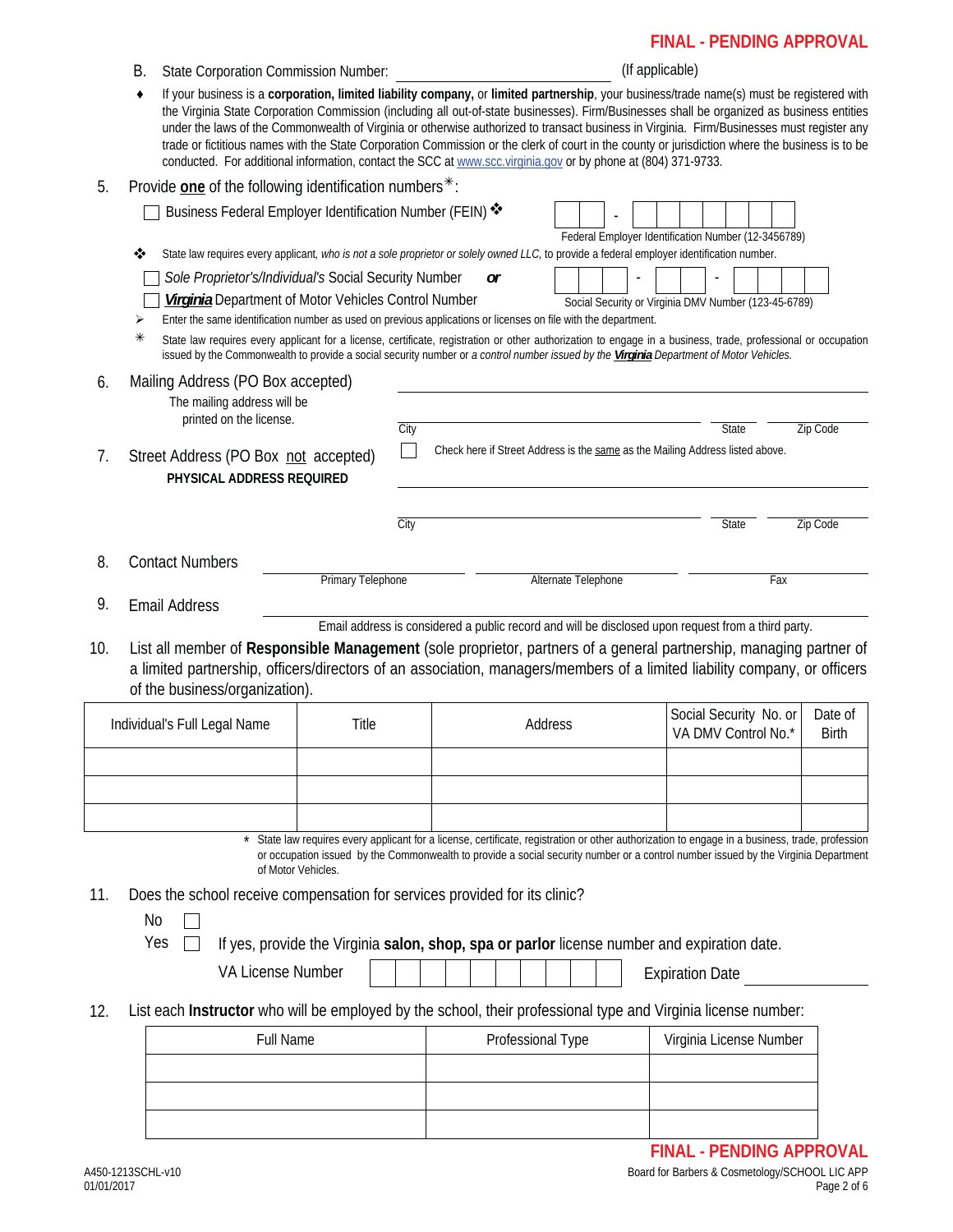- 13. Has this **Business/Organization** or any member of **Responsible Management** ever been subject to a **disciplinary action** taken by any (including Virginia) local, state or national regulatory body? This includes but is not limited to any monetary penalties, fines, suspensions, revocations, surrender of a license in connection with a disciplinary action or voluntary termination of a license.
	- No  $\Box$
	- $Yes \Box$  If yes, complete the Disciplinary Action Reporting Form.
- 14. Has this **Business/Organization** or any member of **Responsible Management** ever been refused or **denied** a business, professional or occupational license, certification, or registration as a practitioner or instructor in the fields of barbering, cosmetology, waxing, nail care, esthetics, body-piercing, or tattooing by any (including Virginia) local, state or national regulatory body?
	- No  $\Box$
	- $Yes \Box$  If yes, complete the Denial of Licensure Reporting Form.
- A. Has this **Business/Organization** or any member of **Responsible Management** ever been convicted or found 15. guilty, regardless of the manner of adjudication, in any jurisdiction of the United States of any **felony** within the last 20 years? *Any plea of nolo contendere shall be considered a conviction.*

 $\Box$ 

- Yes  $\Box$  If yes, complete the Criminal Conviction Reporting Form.
- B. Has this **Business/Organization** or any member of **Responsible Management** ever been convicted or found guilty, regardless of the manner of adjudication, in any jurisdiction of the United States of any **misdemeanor involving moral turpitude, sexual offense, drug distribution or physical injury** within the last two (2) years? *Any plea of nolo contendere shall be considered a conviction.*

| ۰, |  |
|----|--|
|----|--|

- Yes  $\Box$ If yes, complete the Criminal Conviction Reporting Form.
- 16. By signing this application, I certify the following statements:
	- I am aware that submitting false information or omitting pertinent or material information in connection with this application will delay processing and may lead to license revocation or denial of license.
	- I will notify the Board of any changes to the information provided in this application prior to receiving the requested license, certification, or registration including, but not limited to any disciplinary action or conviction of a felony or misdemeanor (in any jurisdiction).
	- I authorize the Department to verify information concerning me or any statement in this application from any person, or any source the department may contact. I also agree to present any credentials or documents required or requested by the Department.
	- I authorize any federal, state or local government agency, current or former employer, or other individual or business to release information which may be required for a background investigation.
	- I have read, understand and complied with all the laws of Virginia related to this profession under the provisions of Title 54.1, Chapter 7, of the *Code of Virginia* and the *Virginia Board for Barbers and Cosmetology, Tattooing, and Esthetics Regulations.*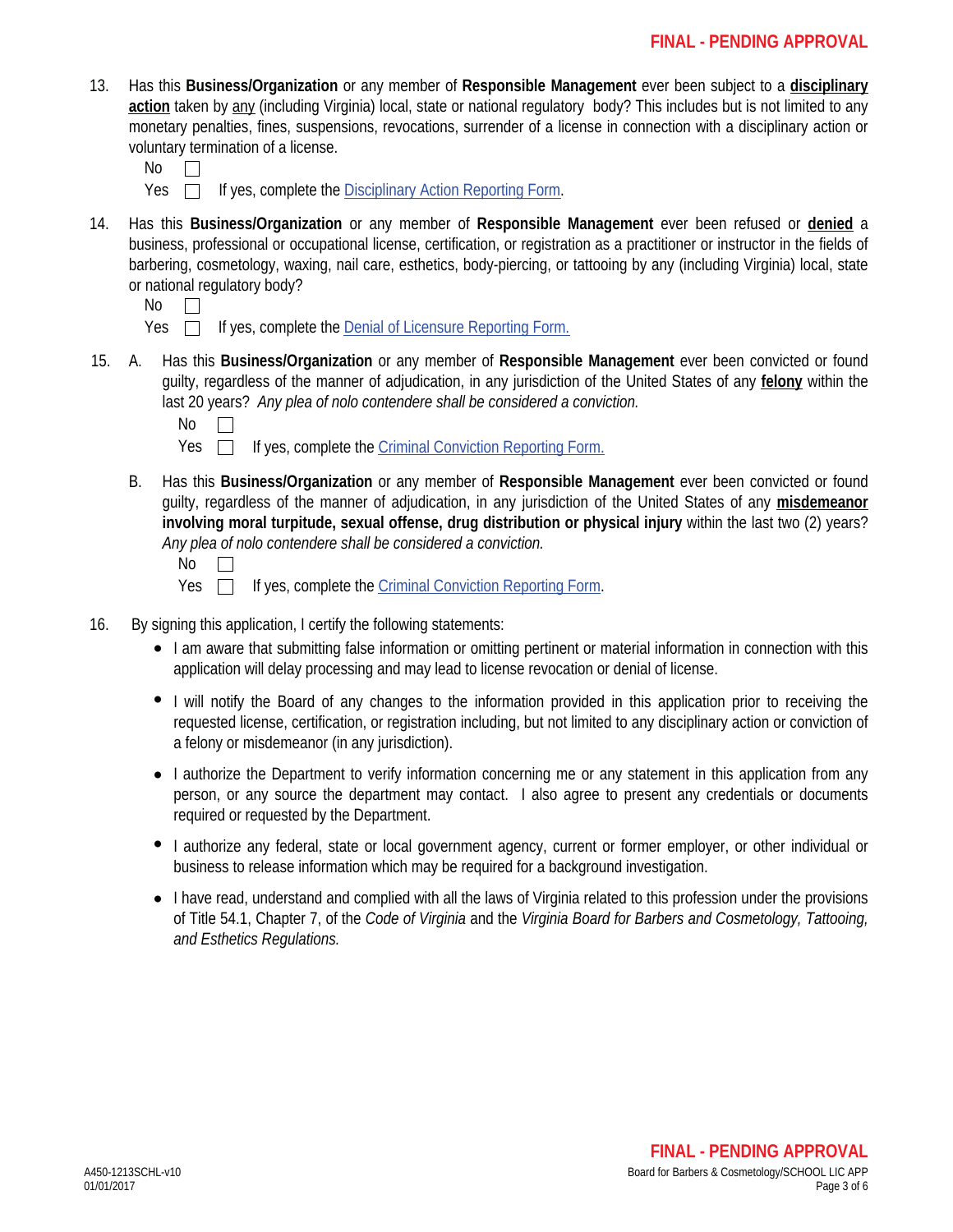# **FINAL - PENDING APPROVAL**

|    |                   | Signatures for all Responsible Management is required:<br>(sole proprietor, partners of a general partnership, managing partner of a limited partnership, officers/directors of an<br>association, managers/members of a limited liability company, or officers of a corporation) |       |                                                             |
|----|-------------------|-----------------------------------------------------------------------------------------------------------------------------------------------------------------------------------------------------------------------------------------------------------------------------------|-------|-------------------------------------------------------------|
| 1. | <b>Print Name</b> | <u> 1989 - Johann Barn, amerikansk politiker (</u>                                                                                                                                                                                                                                | Title | <u> 1980 - Jan Stein, amerikansk politiker (</u>            |
|    | Signature         | <u> 1989 - Johann Harry Harry Harry Harry Harry Harry Harry Harry Harry Harry Harry Harry Harry Harry Harry Harry</u>                                                                                                                                                             |       | Date                                                        |
| 2. | <b>Print Name</b> |                                                                                                                                                                                                                                                                                   | Title | the control of the control of the control of the control of |
|    | Signature         | <u> 1989 - Johann Harry Harry Harry Harry Harry Harry Harry Harry Harry Harry Harry Harry Harry Harry Harry Harry</u>                                                                                                                                                             |       | Date                                                        |
| 3. | <b>Print Name</b> | <u> 1980 - Johann Stein, fransk politik (d. 1980)</u>                                                                                                                                                                                                                             | Title |                                                             |
|    | Signature         |                                                                                                                                                                                                                                                                                   |       | Date                                                        |
| 4. | <b>Print Name</b> | <u> 1980 - Johann Barn, mars an t-Amerikaansk politiker (</u>                                                                                                                                                                                                                     | Title |                                                             |
|    | Signature         | <u> 1989 - Johann Stein, mars an deutscher Stein († 1958)</u>                                                                                                                                                                                                                     |       | Date                                                        |
| 5. | Print Name        |                                                                                                                                                                                                                                                                                   | Title |                                                             |
|    | Signature         |                                                                                                                                                                                                                                                                                   |       | Date                                                        |
|    |                   | (Photocopy this sheet if additional signatures are needed.)                                                                                                                                                                                                                       |       |                                                             |

(Important **Curriculum Package Instructions** to follow.)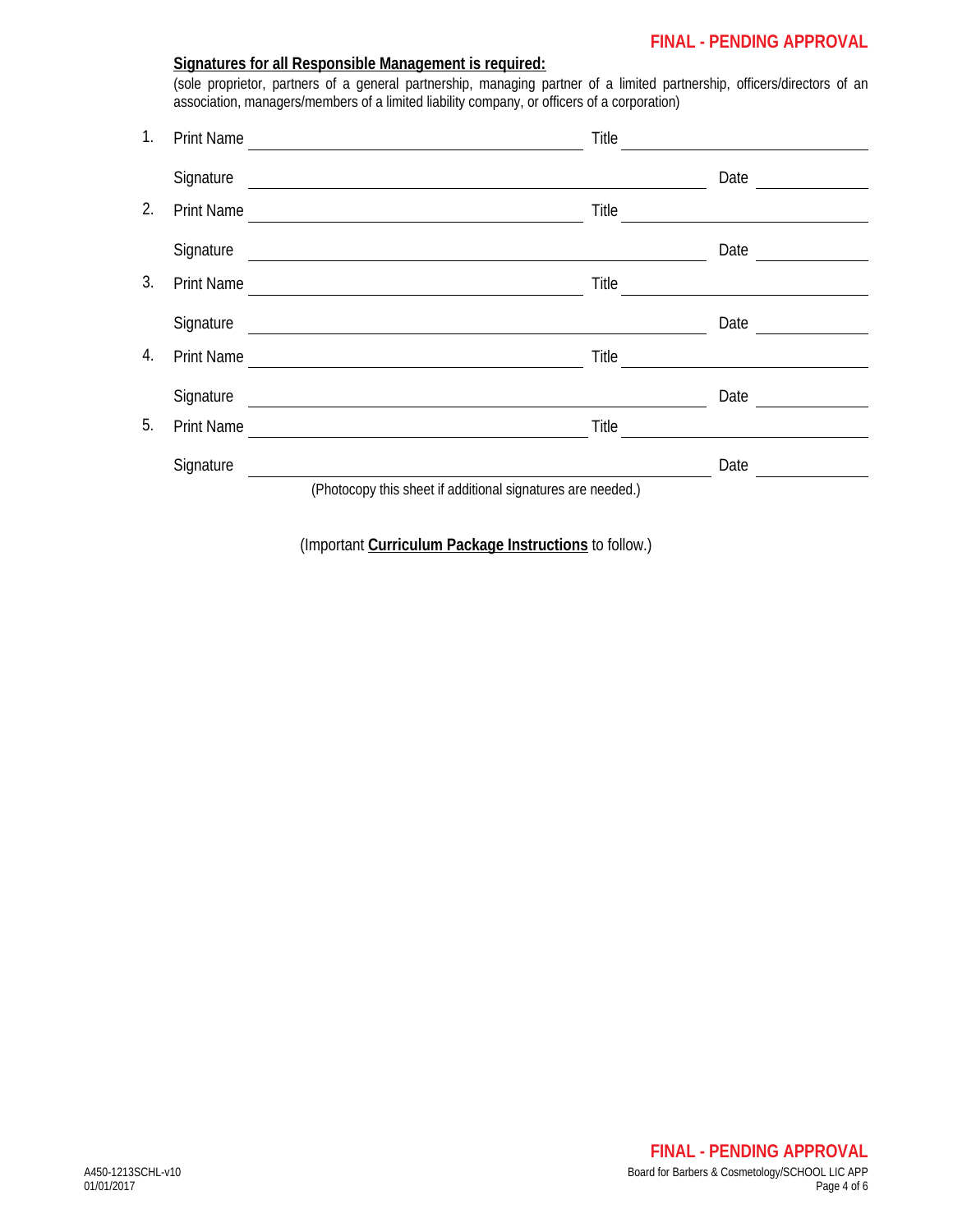# **Important Curriculum Package Instructions**

In addition to the School License Application, you are required to submit a curriculum including, but not limited to, the information listed below. Applications lacking the required information will be rejected and returned. Should you have any questions or require additional clarification, please contact the board staff at (804) 367-8509.

# **PHOTOCOPIES OF OUTLINES, GLOSSARIES AND OTHER INFORMATION FROM TEXTS AND BOARD REGULATIONS WILL NOT BE ACCEPTED!**

## 1. **Course syllabus**

The course syllabus should contain an outline and brief statement of the main points of the text, lecture and course of study.

# 2. **Detailed course outline**

The outline shall include, but not be limited to those items set out in the *Board for Barbers and Cosmetology Regulations, Wax Technician Regulations, Tattooing Regulations and Esthetics Regulations*.

# 3. **Sample of five lesson plans**

The lesson plans must be *actual* lesson plans that will be used in the instruction of students at the school applying for licensure. Previously approved lesson plans for other schools will not be accepted. You may submit lesson plans developed for your curriculum.

# 4. **Sample of evaluation methods to be used**

Explain and provide examples of how students will be evaluated for grading and progress report purposes. Please include both the written and practical portions of the program.

### 5. **Breakdown of hours and/or performances for all courses to be taught which lead to licensure**

This material *may* be included in the detailed course outline (#2).

### 6. **Example of the method by which performance will be recorded**

### 7. **Sketch of the school floor plan**

This sketch must include the classroom and clinic areas within the school.

### 8. **Days and hours of operation**

This must include a list of holidays and other special date that will be closed.

### 9. **An example of a test you will administer to students**

- 10. **Esthetics schools must submit a list of the equipment used in training, as required by 18 VAC 41-70-210A-D**
- 11. **Esthetics schools that award credit in accordance with Section 18VAC41-70-190.D. of the Esthetics Regulations, must submit copies of the assessment policy, method of evaluation of transcripts, and the examination to be used in making the assessment.**

### **Online Instruction:**

For schools wishing to offer online instruction, items 1 - 10 noted above must be submitted in addition to the following requirements:

1. Note that only the general portions of the curriculum which are common across all professions regulated by the Board may be offered online. Those courses may, but not necessarily, include: Orientation, School Policies, State laws and regulations, Health and safety, Personal hygiene, Sanitation and sterilization, Ethics, Salon/shop/ parlor management, Analyzing skin or scalp conditions, Anatomy, Client consultation, and Care of equipment.